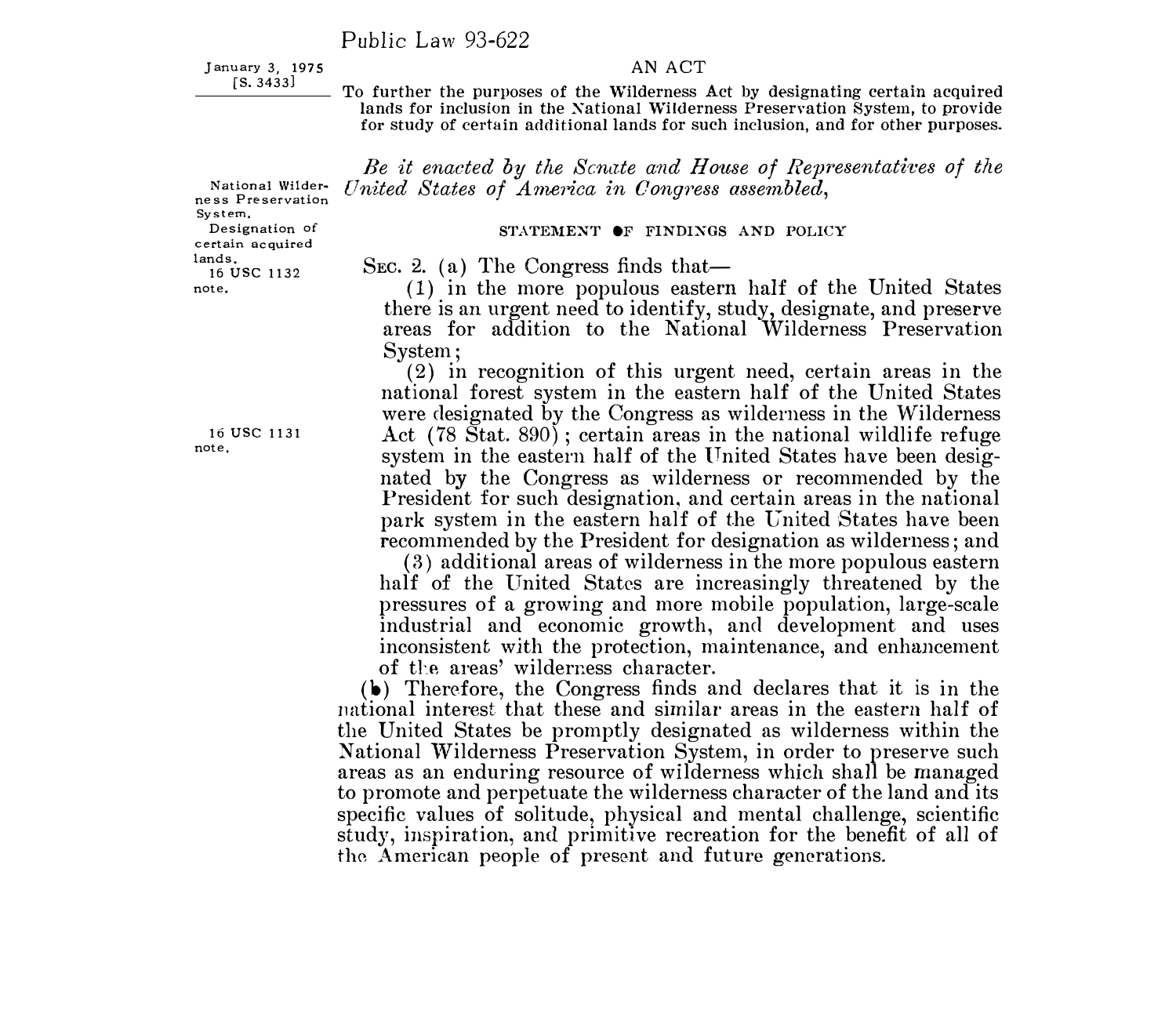SEC. 3. (a) In furtherance of the purposes of the Wilderness Act,  $\frac{16}{\text{note}}$ . the following lands (hereinafter in this Act referred to as "wilderness areas"), as generally depicted on maps appropriately referenced, dated April 1974, are hereby designated as wilderness and, therefore, as components of the National Wilderness Preservation System-

(1) certain lands in the Bankhead National Forest, Alabama, which comprise about twelve thousand acres, are generally depicted on a map entitled "Sipsey Wilderness Area-Proposed", and shall be known as the Sipsey Wilderness:

(2) certain lands in the Ouachita National Forest, Arkansas, which comprise about fourteen thousand four hundred and thirtythree acres, are generally depicted on a map entitled "Caney Creek Wilderness Area-Proposed", and shall be known as the Caney Creek Wilderness;

(3) certain lands in the Ozark National Forest, Arkansas, which comprise about ten thousand five hundred and ninety acres, are generally depicted on a map entitled "Upper Buffalo Wilderness Area-Proposed", and shall be known as the Upper Buffalo Wilderness;

(4) certain lands inthe Appalachicola National Forest, Florida, which comprise about twenty-two thousand acres, are generally depicted on a map entitled "Bradwell Bay Wilderness Area-Proposed", and shall be known as the Bradwell Bay Wilderness;

 $(5)$  certain lands in the Daniel Boone National Forest, Kentucky, which comprise about five thousand five hundred acres, are generally depicted on a map entitled "Beaver Creek Wilderness Area-Proposed", and shall be known as the Beaver Creek Wilderness;

(6) certain lands in the White Mountain National Forest, New Hampshire, which comprise about twenty thousand three hundred and eighty acres, are generally depicted on a map entitled "Presidential Range-Dry River Wilderness Area-Proposed", and shall be known as the Presidential Range-Dry River Wilderness;

(7) certain lands in the Nantahala and Cherokee National Forests, North Carolina and Tennessee, which comprise about fifteen thousand acres, are generally depicted on a map entitled "Joyce Kilmer-Slickrock Wilderness Area-Proposed", and shall be known as the Joyce Kilmer-Slickrock Wilderness;

(8) certain lands in the Sumter, Xantahala, and Chattahoochee National Forests in South Carolina, North Carolina, and Georgia, which comprise about three thousand six hundred acres, are generally depicted on a map entitled "Ellicott Rock Wilderness" Area-Proposed", and shall be known as Ellicott Rock Wilderness;

(9) certain lands in the Cherokee National Forest, Tennessee, which comprise about two thousand five hundred and seventy acres, are generally depicted on a map entitled "Gee Creek Wilderness Area-Proposed", and shall be known as the Gee Creek Wilderness;

(10) certain lands in the Green Mountain National Forest, Vermont, which comprise about six thousand five hundred acres, are generally depicted on a map entitled "Bristol Cliffs Wilderness Area-Proposed", and shall be known as the Bristol Cliffs Wilderness;

(11) certain lands in the Green Mountain National Forest, Vermont, which comprise about fourteen thousand three hundred acres, are generally depicted on a map entitled "Lye Brook Wilderness Area-Proposed", and shall be known as the Lye Brook Wilderness;

**16 use 1132**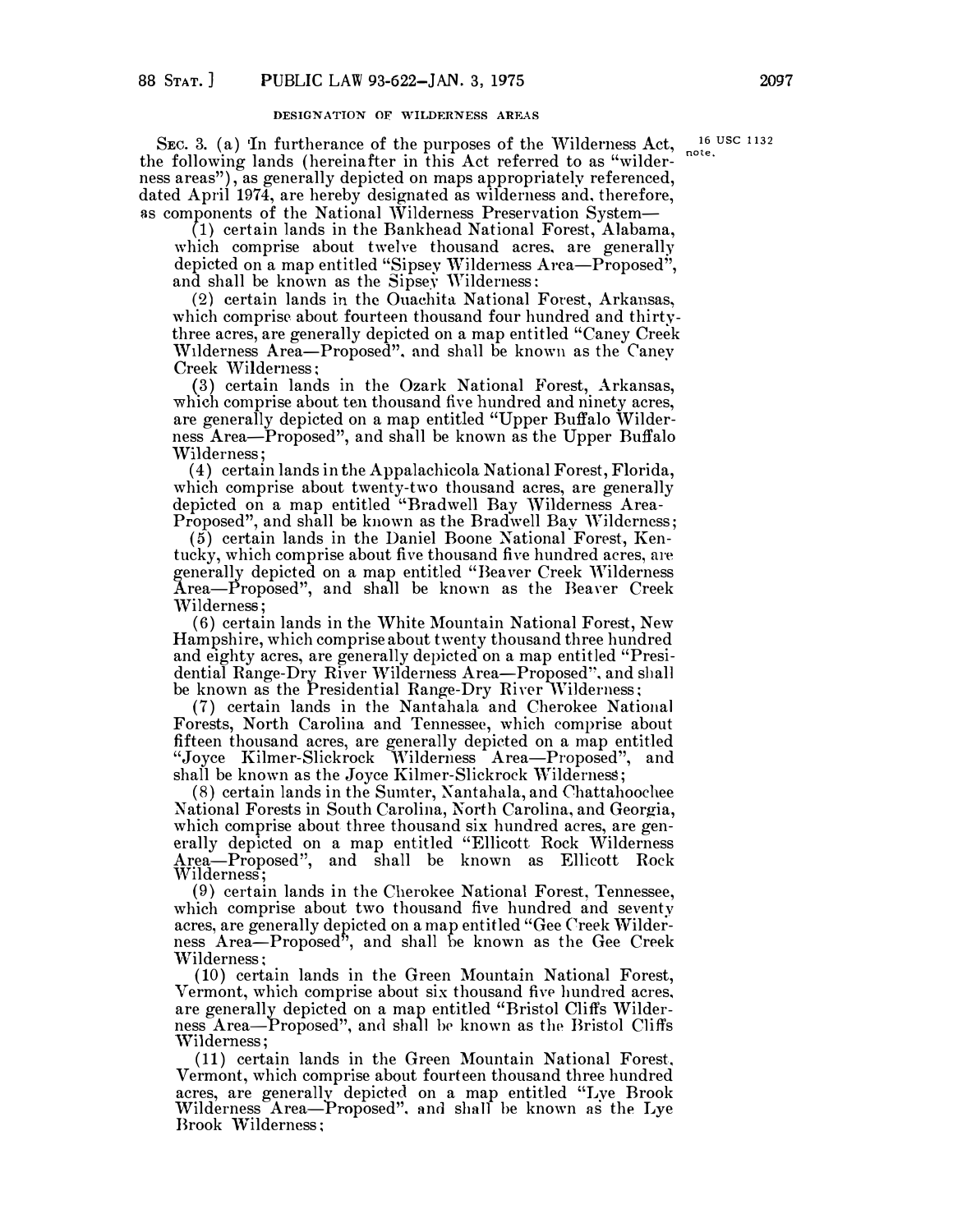*(*12) certain lands in the ,Tefferson National Forest, Virginia, which comprise about eight thousand eight hundred acres, are generally depicted on a map entitled "James River Face Wilderness Area-Proposed", and shall be known as the James River

Face Wilderness;<br> (13) certain lands in the Monongahela National Forest, West Virginia, which comprise about ten thousand two hundred and fifteen acres, are genera11y depicted on a map entitled "Dolly Sods Wilderness Area-Proposed", and shall be known as the Dolly Sods Wilderness;

(14) certain lands in the Monongahela National Forest, West Virginia, which comprise about twenty thousand acres, are generally depicted on a map entitled "Otter Creek 1Vilderness Study Area". and shall he known as the Otter Creek Wilderness; and

(15) certain lands in the Chequamegon National Forest, Wisconsin, which comprise about six thousand six hundred acres, are generally depicted on a map entitled "Rainbow Lake Wilderness Area-Proposed", and shall be known as the Rainbow Lake

Wilderness.<br>(b) In furtherance of the purposes of the Wilderness Act, the following lands ( hereinafter referred to as "wilderness areas"), as generally depicted on maps appropriately referenced, dated April 1973, are hereby designated as wilderness and, therefore, as components of the ational 1Vilderness Preservation System: certain lands in the Chat-tahoochee and Cherokee National Forests, Georgia and Tennessee, which comprise about thirty-four thousand five hundred acres, are gen-erally depicted on a map dated April 1973, entitled "Cohutta Wilder-ness  $\hat{A}$ rea-Proposed", and shall be known as the Cohutta Wilderness.

# **DESIGXATIOX OF WILDERNESS STuDY AREA**

 $S_{EC. 4. (a)}$  In furtherance of the purposes of the Wilderness Act and in accordance with the provisions of subsection  $3(d)$  of that Act, the Secretary of Agriculture (hereinafter referred to as the "Secretary") shall review, as to its suitability or nonsuitability for preservation as wilderness, each area designated by or pursuant to subsection (b) of this section and report his findings to the President. The President shall advise the United States Senate and House of Representatives of his recommendations with respect to the designation as wilderness of each such area on which the review has been completed.

*(* b) Areas to be reviewed pursuant to this section (hereinafter referred to as "wilderness study areas")e, as generally depicted on maps app::opriately referenced. dated April 1974, include—

( I) certain lands in the Ouachita National Forest, Arkansas, which comprise approximately five thousand seven hundred acres and are generally depicted on a map entitled "Belle Starr Cave lVilderness Study Area";

(2) certain lands in the Ouachita Xational Forest, Arkansas, which comprise approximately five thousand five hundred acres and are generally depicted on a map entitled "Dry Creek Wilderness Study Area";

Un certain lands in the Ozark X ational Forest. Arkansas, which comprise approximately two thousand one hundred acres and are generally depicted on a map entitled "Richland Creek Wilderness Study Area";<br>(4) certain lands in the Appalachicola National Forest, Florida,

which comprise approximately one thousand one hundred acres and are generally depicted as the "Sopchoppy River Wilderness Study Area" on a map entitled "Bradwell Bay Wilderness Area-Proposed";

16 USC 1131 **note<sup>a</sup>**

16 USC 1132 **and note.** 

**Report to the President.**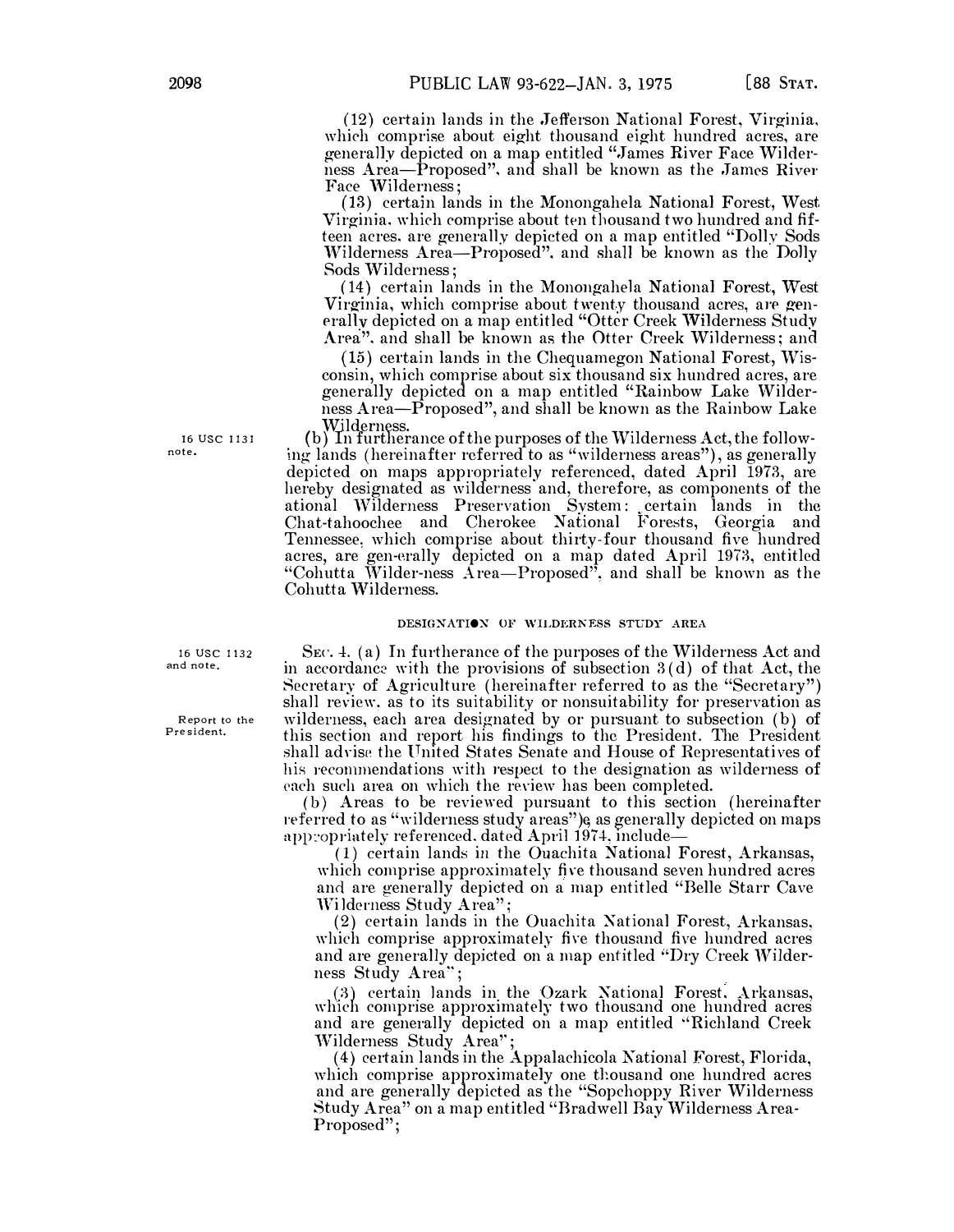( 5) certain lands in the Hiawatha National Forest, Michigan, which comprise approximately five thousand four hundred acres and are generally depicted on a map entitled "Rock River Canyon Wilderness Study Area"d

(6) certain lands in the Ottawa National Forest, Michigan, which comprise approximately thirteen thousand two hundred acres and are generally depicted on a map entitled "Sturgeon River Wilderness Study Area";

(7 ) certain lands in the Pisgah National Forest, North Carolina, which comprise approximately one thousand one hundred acres and are generally depicted on a map entitled "Craggy Mountain Wilderness Study Area"d

(8) certain lands in the Francis Marion National Forest, South Carolina, which comprise approximately one thousand five hundred acres and are generally depicted on a map entitled "Wambaw Swamp Wilderness Study Area"d;

 $(9)$  certain lands in the Jefferson National Forest, Virginia, which comprise approximately four thousand acres and are generally depicted on a map entitled "Mill Creek Wilderness Study Area"d;

(10 ) certain lands in the Jefferson National Forest, Virginia, which comprise approximately eight thousand four hundred acres and are generally depicted on a map entitled "Mountain Lake Wilderness Study Area" ;

(11) certain lands in the Jefferson National Forest, Virginia, which comprise approximately five thousand acres and are generally depicted on a map entitled "Peters Mountain Wilderness Study Area";

 $(12)$  certain lands in the George Washington National Forest, Virginia, which comprise approximately six thousand seven hundred acres and are generally depicted on a map entitled "Ramsey's Draft Wilderness Study Area"d;

(13) certain lands in the Chequamegon National Forest, Wisconsin, which comprise approximately six thousand three hundred acres and are generally depicted on a map entitled "Flynn Lake Wilderness Study Area"d

(14) certain lands in the Cheqnamegon National Forest, Wisconsin, which comprise approximately four thousand two hundred acres and are generally depicted on a map entitled "Round Lake Wilderness Study Area"d

(15 ) certain lands in the Monongahela National Forest, West Virginia, which comprise approximately thirty-six thousand three hundred acres and are generally depicted on a map entitled "Cranberry Wilderness Study Area"d;

(16) certain lands in the Cherokee National Forest, Tennessee, which comprise approximately four thousand five hundred acres and are generally depicted on a map entitled "Big Frog Wilderness Study Area"d; and

( 17) certain lands in the Cherokee National Forest, Tennessee, which comprise approximately fourteen thousand acres and are generally depicted as the "Citico Creek Area" on a map entitled "Joyce Kilmer-Slickrock Wilderness Area-Proposed";

( c) Reviews shall be completed and the President shall make his recommendations to Congress within five years after enactment of this Act.

(d) Congress may, upon the recommendation of the Secretary of Agriculture or otherwise, desi **gn**ate as study areas, national forest system lands east of the 100th meridian other than those areas specified in subsection (b) of this section, for review as to suitability or nonsuitability for preservation as wilderness. Any such area subsequently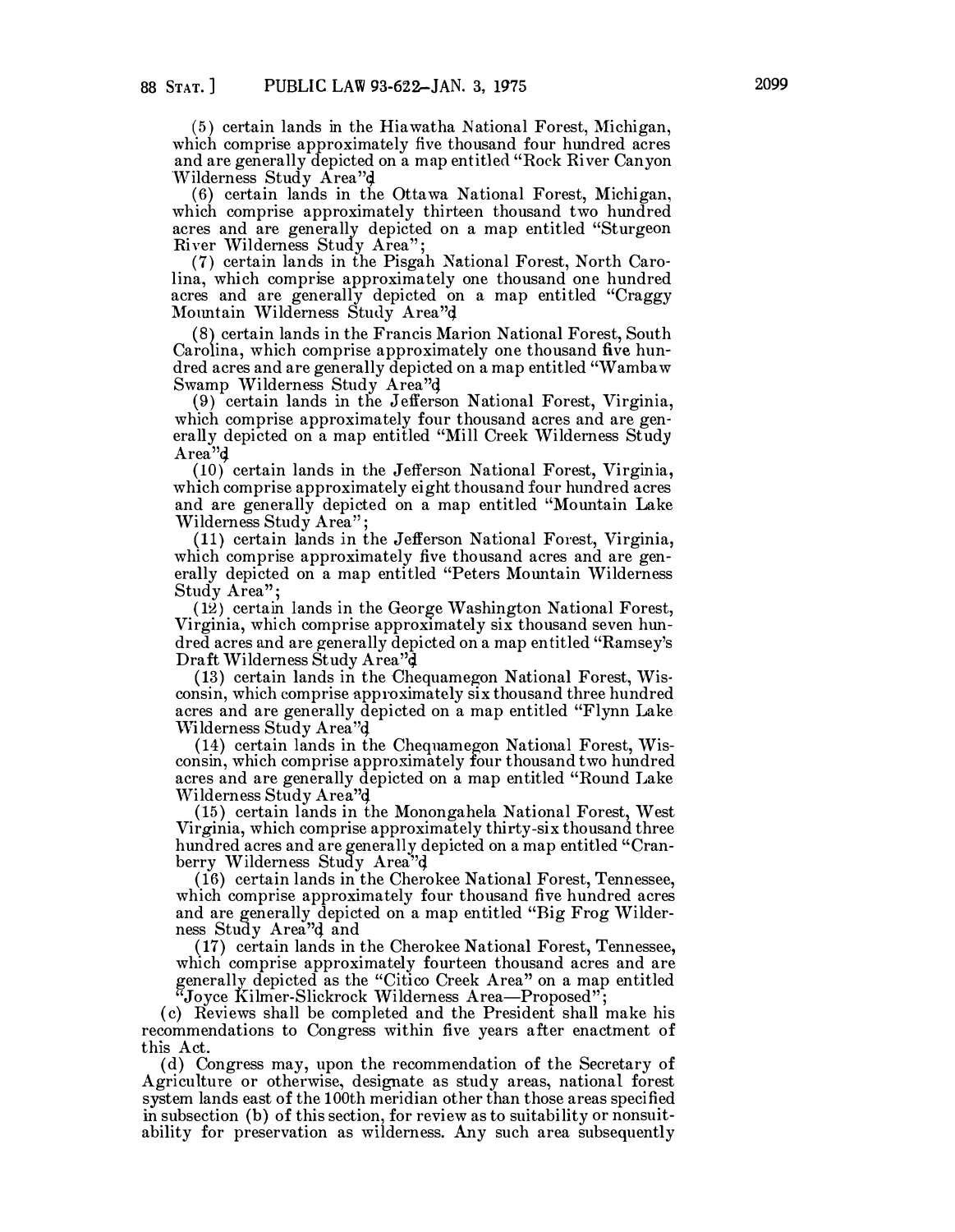designated as a wilderness study area after the enactment of this Act shall have its suitability or nonsuitability for preservation as wilderness submitted to Congress within ten years from the date of designation as a wilderness study area. Nothing in this Act shall be construed as limiting the authority of the Secretary of Agriculture to carry out management programs, development, and activities in accordance with the Multiple-Use, Sustained-Yield Act of 1960 (74 Stat. 215, 16 U.S.C. 528-531) within areas not designated for review in accordance with the provisions of this Act.

( e) Nothing herein contained shall limit the President in proposing, boundaries of any wilderness study area or recommending the addition to any such area of any contiguous area predominantly of wilderness value. Any recommendation of the President to the effect that such area or portion thereof should be designated as "wilderness" sha11 become effective only if so provided by an Act of Congress.

### **FILING OF MAPS AND DESCRIPTIONS**

SEc. 5. As soon as practicable after enactment of this Act, a map of each wilderness study area and a map and a legal description of each wilderness area shall be filed with the Committees on Interior and Insular Affairs and on Agriculture of the United States Senate and House of Representatives, and each such map and description shall have the same force and effect as if included in this Acte  $Pro$ *vided, however,* That correction of clerical and typographical errors in each such legal description and map may be made. Each such map and legal description shall be on file and available for public inspection in the Office of the Chief of the Forest Service, Department of Agriculture.

# **MANAGEMENT OF AREAS**

SEC. 6. (a) except as otherwise provided by this Act, the wilderness areas designated by or pursuant to this Act shall be managed by the Secretary of Agriculture in accordance with the provisions of the Wilderness Act. The wilderness study areas designated by or pursuant to this Act shall-be managed by the Secretary of Agriculture so as to maintain their presently existing wilderness character and potential for inclusion in the National Wilderness Preservation System until Congress has determined otherwise, except that such management requirement shall in no case extend beyond the expiration of the third succeeding Congress from the date of submission to the Congress of the President's recommendations eonceming the particular study area.

(b) Within the sixteen wilderness areas designated by section  $3$ of this Acte:

(1) the Secretary of Agriculture may acquire by purchase with donated or appropriated funds, by gift, exchange, condemnation, or otherwise, such lands, waters, or interests therein as he determines necessary or desirable for the purposes of this Act. All lands acquired under the provisions of this subsection shall become national forest lands and a part of the Wilderness Systeme

(2) in exercising the exchange authority granted by paragraph (1), the Secretary of Agriculture may accept title to non-Federal property for federallv owned property of substantially equal value, or, if not of substantially equal value, the value shall be equalized by the payment of money to the grantor or to the Secre-

tary as the circumstances requiree;<br>(3) the authority of the Secretary of Agriculture to condemn any private land or interest therein within any wilderness area designated by or pursuant to this Act shall not be invoked so long as the owner or owners of such land or interest holds and

16 USC 1131 note.

**Acquisition.**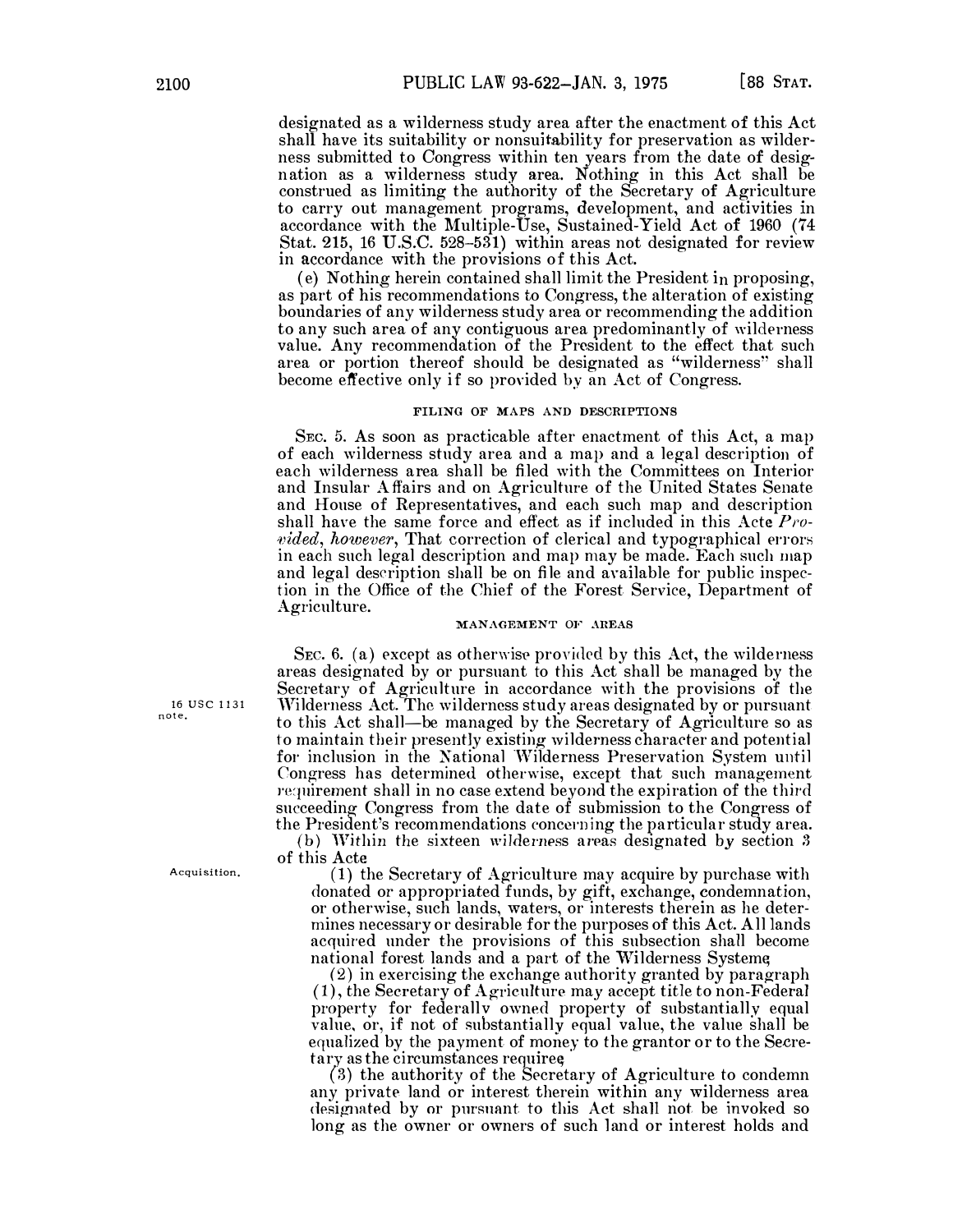nses it in the same manner and for those purposes for which snch land or interest was held on the date of the designation of the wilderness area: *Provided, however*, That the Secretary of Agriculture may acquire such land or interest without consent of the owner or owners whenever he finds such use to be incompatible with the management of such area as wilderness and the owner or owners manifest unwillingness, and subsequently fail, to promptly discontinue such incompatible use ;

(4) at least sixty days prior to any transfer by exchange, sale, or otherwise ( except by bequest) of such lands, or interests therein described in paragraph (3) of this subsection, the owner or owners of such lands or interests therein shall provide notice of such transfer to the supervisor of the national forest concerned, in accordance with such rules and regulations as the Secretary of Agriculture may promulgate ;

 $(5)$  at least sixty days prior to any change in the use of such lands or interests therein described in paragraph (3) of this subsection which will result in any significant new construction or disturbance of land surface or flora or will require the use of motor vehicles and other forms of mechanized transport or motorized equipment ( except as otherwise authorized by law for ingress or egress or for existing agricultural activities begun before the date of the designation other than timber cutting), the owner or owners of such lands or interests therein shall provide notice of such change in use to the supervisor of the national forest within which such lands are located, in accordance with such rules and regulations as the Secretary of Agriculture may promulgate;

 $(6)$  for the purposes of paragraphs (7) and  $(8)$  of this subsection, the term "property" shall mean a detached. noncommercial residential dwelling, the construction of which was begun before the date of the designation of the wilderness area (hereinafter referred to as "dwelling")d or an existing agricultural activity begun before the date of the designation of the wilderness area, other than timber cutting (hereinafter referred to as "agricultural activity''), together with so much of the land on which the dwelling or agricultural activity is situated, such land being in the same ownership as the dwelling or agricultural activity, as the Secretary of Agriculture shall determine to be necessary for the enjoyment of the dwelling for the sole purpose of noncommercial residential use or for the agricultural activity, together with any structures accessory to the dwelling or agricultural activity which

are situated on the land so designated;<br>(7) any owner or owners of property on the date of its acquisition by the Secretary of Agriculture may, as a condition of such acquisition, retain for themselves and their successors or assigns a right of use and occupancy of the property for such noncom-<br>mercial residential purpose or agricultural activity for twentyfive years, or, in lieu thereof, for a term ending at the death of the owner or his spouse, whichever is later. The owner shall elect the term to be reserved. The Secretary of Agriculture shall pay to the owner the fair market value of the property on the date of such acquisition less the fair market value on such date of the right retained by the owner: Provided, That whenever an owner of property elects to retain a right of use and occupancy as provided for in this section, such owner shall be deemed to have waived any benefits or rights accruing under sections 203. 204, 205, and 206 tion Policies Act of 1970 (84 Stat. 1894), and for the purposes **Notice.** 

**"Property ."** 

**42 use 4623- 4626.**